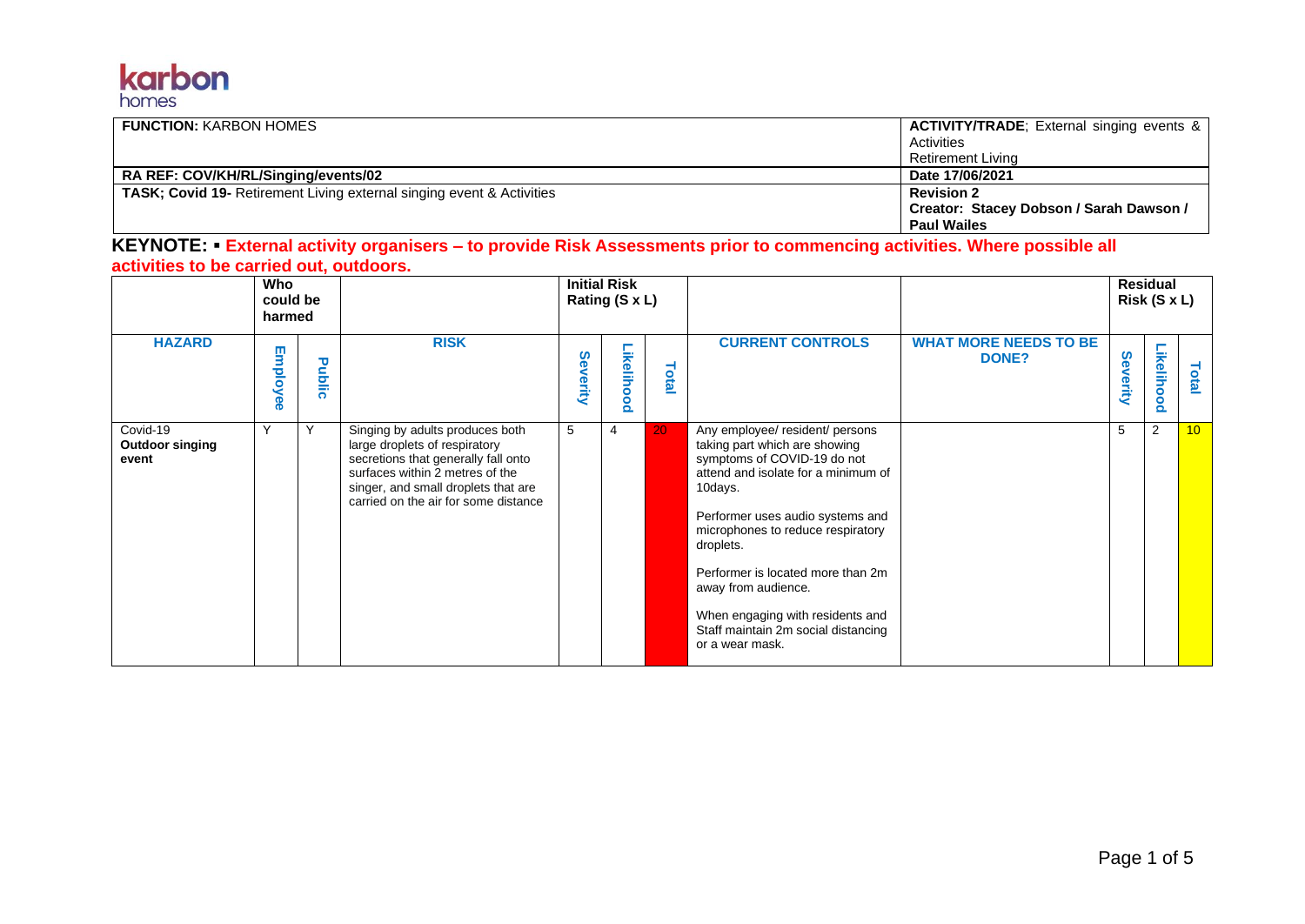

| Covid 19<br>Resident's using<br>Patio and/or external |  | A highly contagious biohazard, that<br>has the potential to cause severe<br>health conditions and fatalities.                                                                                                             | 5 | 4 | 20 | Any resident showing symptoms of<br>COVID-19 do not attend event and<br>isolate for a minimum of 10 days.                                                                                                                                            | Follow the HM Government<br>documents for Principles for safer<br>singing on the GOV.UK website.                                                       | 5 | 10 |
|-------------------------------------------------------|--|---------------------------------------------------------------------------------------------------------------------------------------------------------------------------------------------------------------------------|---|---|----|------------------------------------------------------------------------------------------------------------------------------------------------------------------------------------------------------------------------------------------------------|--------------------------------------------------------------------------------------------------------------------------------------------------------|---|----|
| seating areas in<br>communal garden.                  |  | Singing by adults produces both<br>large droplets of respiratory<br>secretions that generally fall onto<br>surfaces within 2 metres of the<br>singer, and small droplets that are<br>carried on the air for some distance |   |   |    | Hand sanitising station available in<br>main entrance with additional<br>stations around the external area.<br>Scheme officers to clean down all<br>seating when setting up, and<br>clearing away. Seating areas are on                              | Adhere to any changes in<br>Government guidelines and follow<br>all procedures advised by Karbon<br>Homes' Management and/or H&S<br>Team at all times. |   |    |
|                                                       |  | Catching the virus and becoming ill<br>Spreading the virus to colleagues,<br>family and or wider community                                                                                                                |   |   |    | a first come first served basis.<br>Signage printed and made visible<br>within scheme stating current<br>quidelines. To be placed at front and<br>rear elevations and on any doors<br>leading outside.<br>No limits on numbers in external<br>areas. |                                                                                                                                                        |   |    |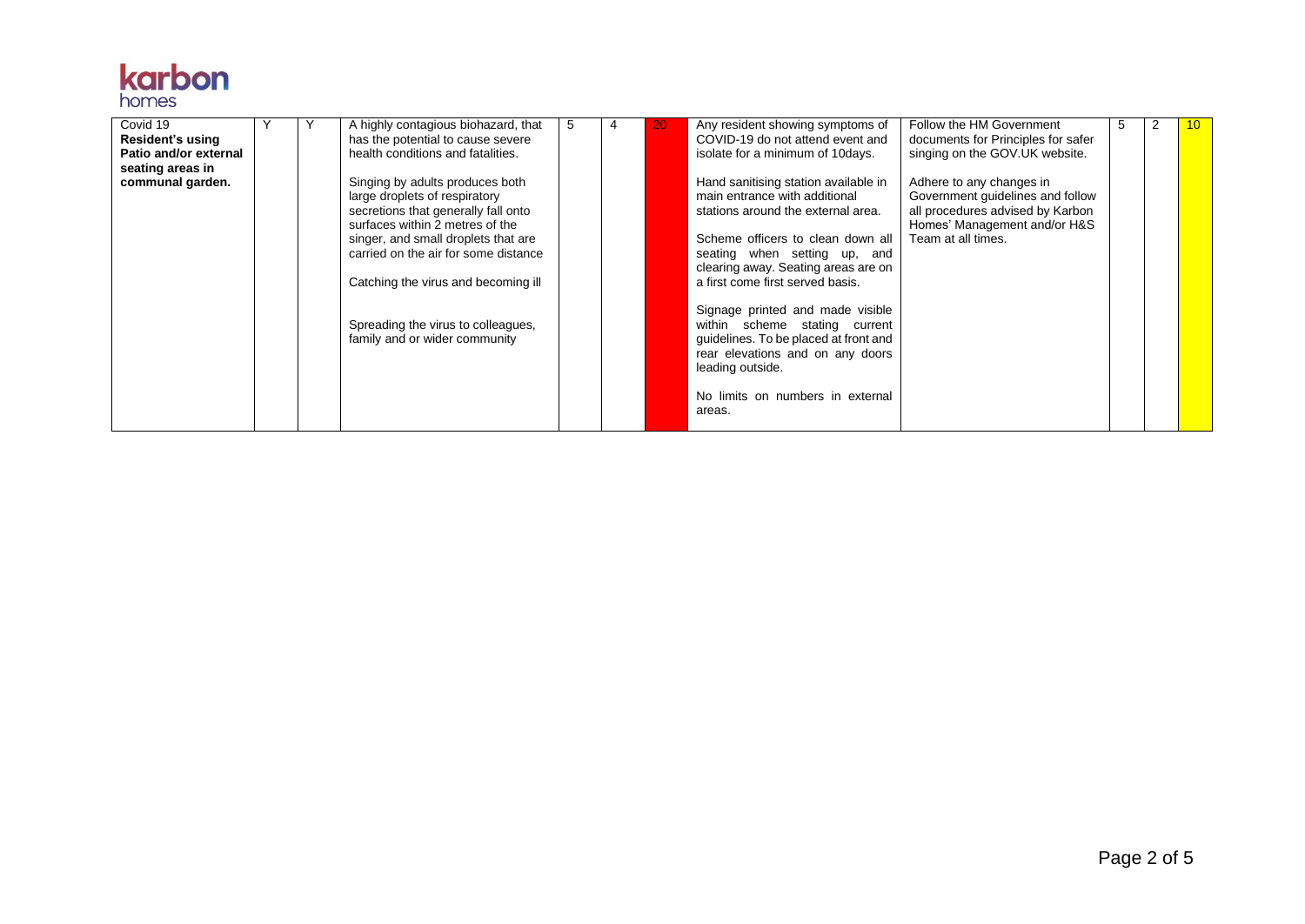## **karbon**

| <b>Internal Activities</b> | Y | Y | A highly contagious biohazard, that<br>has the potential to cause severe<br>health conditions and fatalities.<br>Catching the virus and becoming ill<br>Spreading the virus to colleagues,<br>family and or wider community | 5 | 4              | 20 | Any family members showing<br>symptoms of COVID-19 do not<br>attend scheme and isolate for a<br>minimum of 10days.<br>Details are collected for any<br>external visitors attending activities/<br>Scan NHS App, for track and trace<br>purposes.<br>Masks mandatory when in<br>communal areas and moving<br>around, can be removed once<br>seated.<br>Doors and windows to be opened<br>to maximise ventilation.<br>Tables to be set up in 6's, and<br>should not be moved to<br>accommodate larger groups<br>Internal activities should be<br>arranged to minimise movement of<br>residents where possible.<br>Individual activities such as Yoga<br>will be dynamically assessed for<br>number of attendees depending on<br>space.<br>Clean down of areas after use. | 5 | $\overline{2}$ | 10 <sup>°</sup> |
|----------------------------|---|---|-----------------------------------------------------------------------------------------------------------------------------------------------------------------------------------------------------------------------------|---|----------------|----|------------------------------------------------------------------------------------------------------------------------------------------------------------------------------------------------------------------------------------------------------------------------------------------------------------------------------------------------------------------------------------------------------------------------------------------------------------------------------------------------------------------------------------------------------------------------------------------------------------------------------------------------------------------------------------------------------------------------------------------------------------------------|---|----------------|-----------------|
| <b>Slips Trips Falls</b>   | Y | Y | Cables from equipment potential to<br>cause trip hazards                                                                                                                                                                    | 5 | $\overline{4}$ | 20 | Dynamically assess where power<br>cables are going to be to reduce<br>risk of accidents.<br>Visual signage to indicate trip<br>hazards to be put in place.<br>Ensure any electrical cables are<br>covered in the event of adverse<br>weather.                                                                                                                                                                                                                                                                                                                                                                                                                                                                                                                          | 5 | 2              | 10 <sup>°</sup> |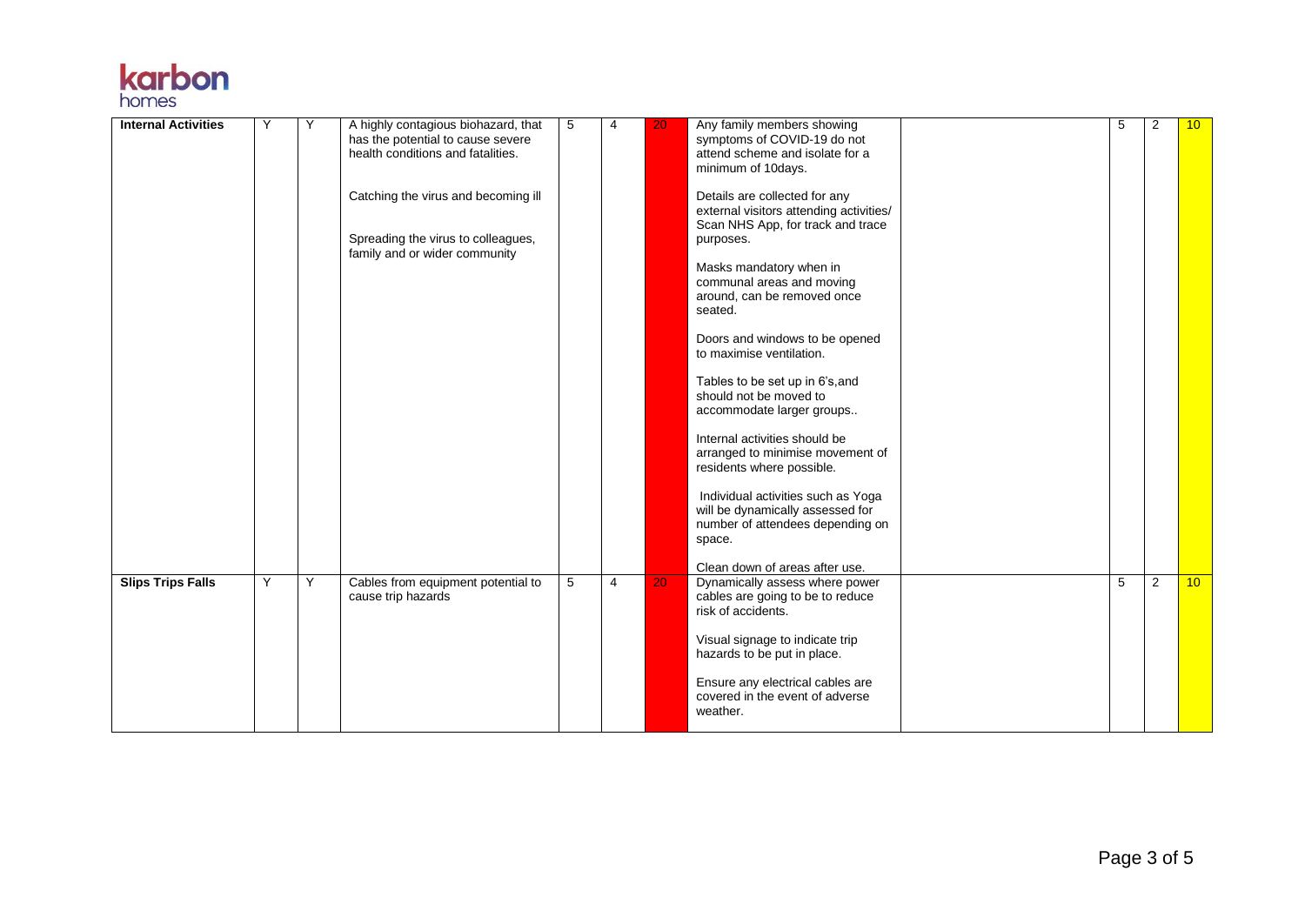

## Managers Risk Assessment Checklist

| <b>No</b>      | <b>Action</b>                                                                                | <b>Check</b> | <b>Manager</b> | <b>Manager signed</b> |
|----------------|----------------------------------------------------------------------------------------------|--------------|----------------|-----------------------|
|                |                                                                                              | frequency    | name           |                       |
| $\mathbf{1}$   | Are hand washing / sanitising facilities available?                                          | Once         |                |                       |
| $\overline{2}$ | Does the layout allow social distancing?                                                     | Once         |                |                       |
| 3              | Are tables and chairs set at a suitable distance apart i.e. there should be a minimum of 2   | Every day    |                |                       |
|                | metres between the chairs at different tables, when the chairs are pulled out from the table |              |                |                       |
|                | to allow the user to stand                                                                   |              |                |                       |
| $\overline{4}$ | Does the work allow social distancing?                                                       | Once         |                |                       |
| $\overline{5}$ | Is a new site induction required? (I.e. when different people go into the site or property)  | Once         |                |                       |
| $6\phantom{1}$ | Are SSOW in place for Medium to High risk activities?                                        | Once         |                |                       |
| $\overline{7}$ | Are contractors RAMS suitable and sufficient? - Check if the performers have their own       | As required  |                |                       |
|                | <b>RAMS</b>                                                                                  |              |                |                       |
| 8              | Have all individuals received, read, understood and confirmed their acceptance of the RA     | Once         |                |                       |
|                | and any associated SSOW?                                                                     |              |                |                       |
| 9              | Have Trade Unions received and confirmed their acceptance of the RA and any associated       | Once         |                | To be confirmed by    |
|                | SSOW?                                                                                        |              |                | H&S Mgr.              |
| 10             | Is PPE required (ppe matrix)?                                                                | Once         |                |                       |
|                | Gloves,                                                                                      |              |                |                       |
|                | Coverall,                                                                                    |              |                |                       |
|                | Apron,                                                                                       |              |                |                       |
|                | Face covering                                                                                |              |                |                       |
|                | Filtering respirator.                                                                        |              |                |                       |
|                | Face shield / eye protection.                                                                |              |                |                       |
| 11             | Any other equipment required? E.g. Gazebos, parasols etc for either adverse weather or       | Once         |                |                       |
|                | extended time in the sun                                                                     |              |                |                       |
| 12             | Has any additional training and or instruction related to PPE been provided and recorded?    | Once         |                |                       |
| 13             | Has any additional training and or instruction related to new process been provided and      | Once         |                |                       |
|                | recorded?                                                                                    |              |                |                       |
| 14             | Have we responded to concerns raised by colleagues?                                          | As required  |                |                       |